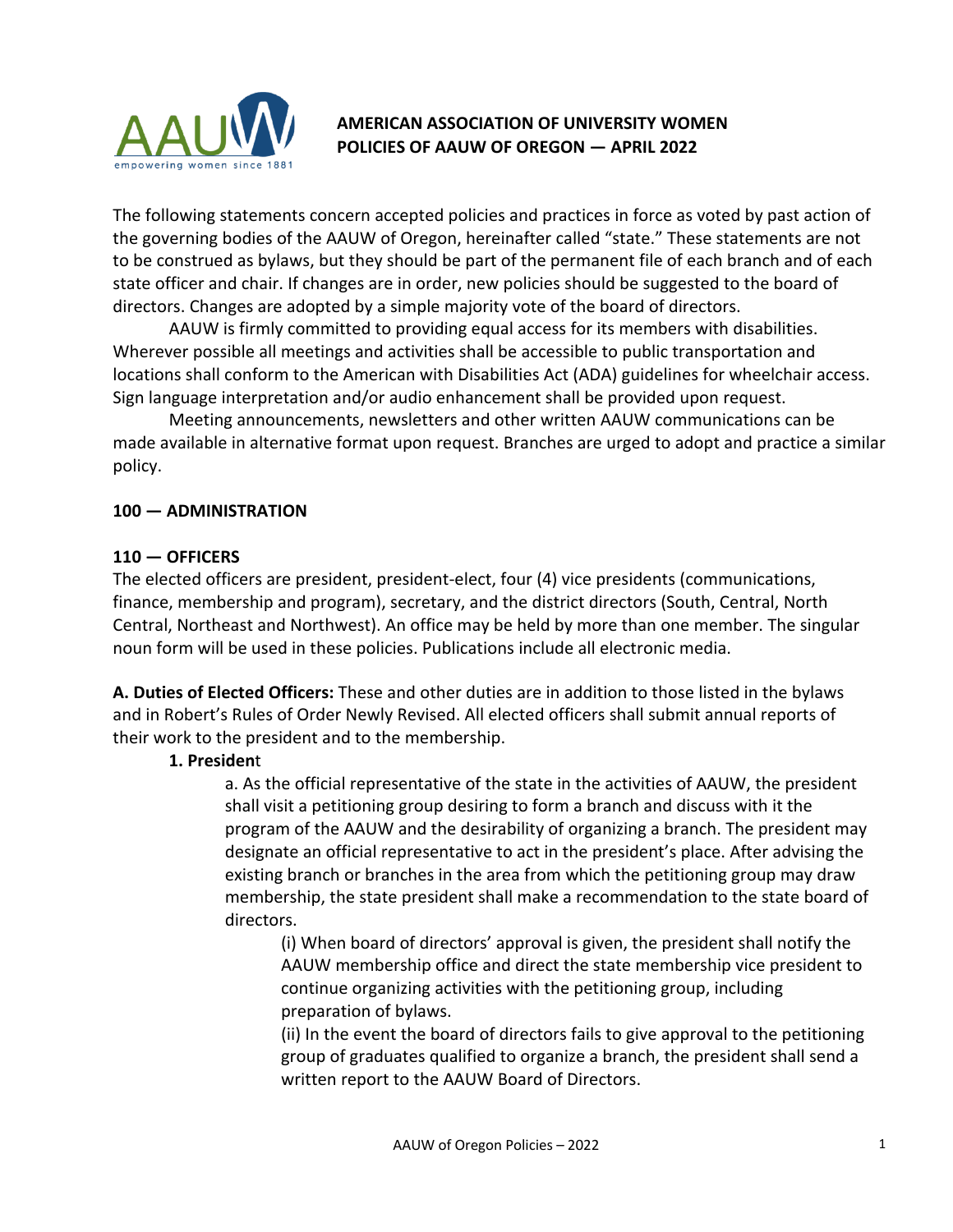b. As the official representative of the state in the activities of AAUW, the president shall notify a branch that appears to have forfeited the right to continue as a branch. She/he shall request it to present its view in writing to the state executive committee within a designated period of time of reasonable length.

c. As the official representative of the state, the president or the president's designated representative shall represent the state in all work with organizations and at meetings and conferences.

#### **2. President-Elect**

a. After fulfilling her/his full term the president-elect shall automatically become president for a full term.

b. The president-elect shall in the absence of, or in the vacancy of the office of the president, preside or fill the vacancy.

c. The president-elect may be designated additional duties by the board of directors.

**3. Communications Vice President**, unless otherwise authorized by the board of directors, shall:

a. serve as chair of the Committee on Communications;

b. with the technology committee, coordinate all publications and media exposure for the state and state meetings;

(i) act as liaison among the state president, board of directors and the editors of the *Oregon News*, state directory and other state publications;

(ii) supervise the editors of the *Oregon News*, state directory and other publications defining the image of each, and the delivery schedule, in consultation with the state president, ensuring compliance with the AAUW style guide, and proof-reading when possible;

(iii) review all state publications to ensure a professional look, giving suggestions as needed;

(iv) assist with coordination of intra-district communications among branches; (v) review all branch publications and websites for compliance with the AAUW style guide, contacting branch editors and web managers directly with corrections and/or suggestions; and

(vi) issue press releases as directed by the state president and/or AAUW, as needed and as appropriate.

c. recommend candidates for communication functions (e.g. *Oregon News* editor, state directory editor, database manager, web manager and technology chair).

d. Provide a paper copy of *Oregon News*, state directory, annual meeting program, and other pertinent documents to the secretary for archiving.

### **4. Finance Vice President**, unless otherwise authorized by the board of directors, shall:

a. serve as custodian of all funds, securities and business/financial papers;

b. keep an itemized account of all receipts and disbursements;

c. keep a proper set of books and present a detailed financial report to the executive committee and board of directors at each meeting and upon the request of the president at other times;

d. submit an annual written financial report to the state convention;

e. disburse money only as directed by the president or executive committee;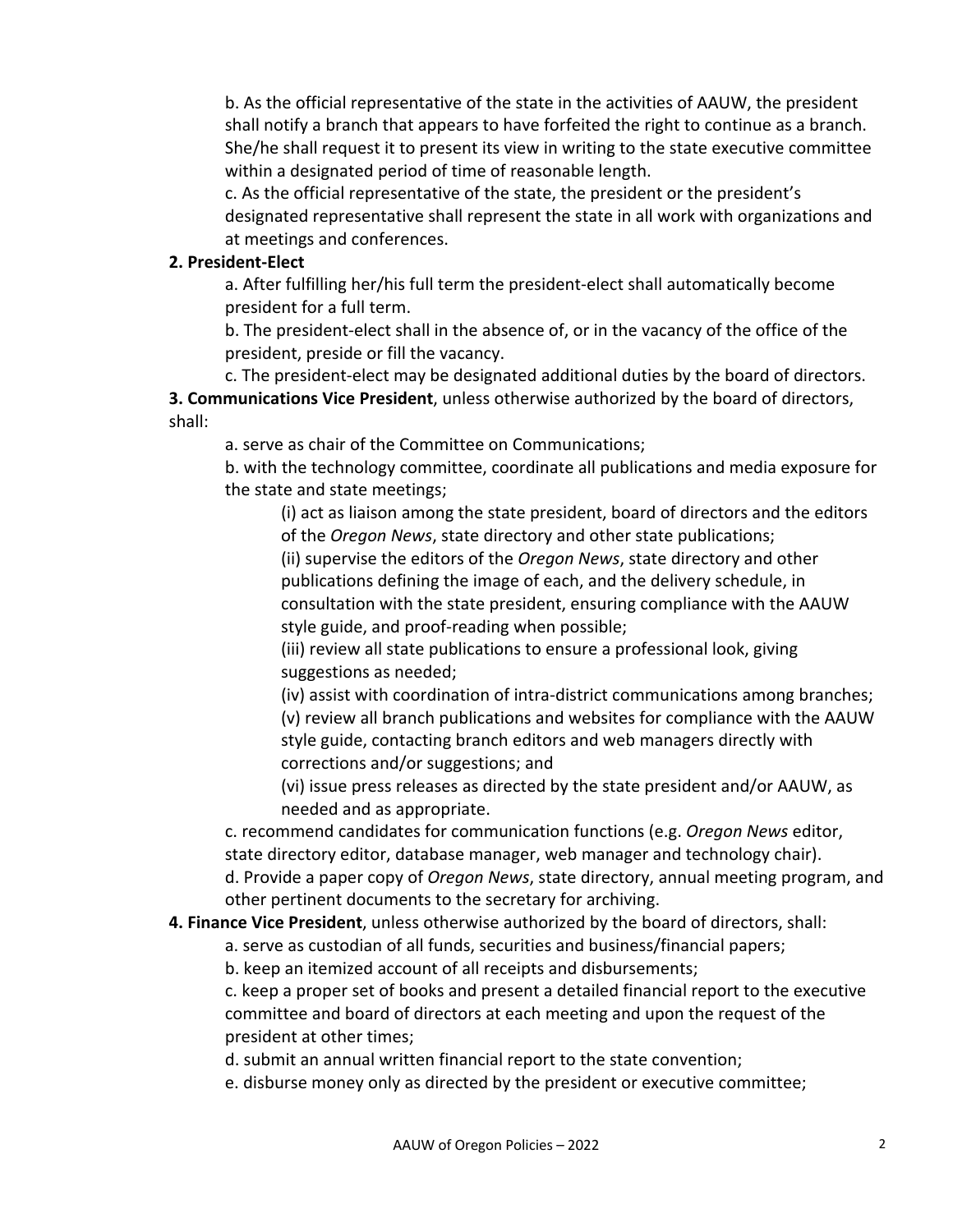f. submit the records for financial review at the close of the fiscal year;

g. pay bills only upon receipt of expense vouchers submitted by the person(s) incurring the bills and approved by the president;

h. prepare an annual budget with the state president for review by the executive committee and approval by the president; and

i. recommend candidates for AAUW Funds Chair and for any finance functions (i.e., the dues treasurer).

### **5. Membership Vice President** shall:

a. serve as chair of the Committee on Membership;

b. continue organizing activities with a group petitioning to become a branch, including preparation of bylaws at the direction of the president with oversight by the governance committee chair and parliamentarian; and

c. recommend candidates for College/University Relations Chair and for any membership functions.

### **6. Program Vice President** shall:

a. serve as chair of the Committee on Program Development;

b. be responsible for developing the program for the annual meeting by working with the board of directors and the host branch committee;

c. be responsible for the training focus for the state; and

d. recommend candidates for public policy chair and for any program functions (e.g. events coordinator).

### **7. Secretary,** in addition to the duties listed in the bylaws, shall:

a. file all written reports presented at state meetings;

b. have available at all meetings a copy of the current AAUW Charter and Bylaws, the state bylaws, and a list of state officers and committees;

c. retain a copy of all retired resolutions;

d. maintain a roster of the branches including branch officers, committee chairs, and a list of all state members-at-large (those national members of AAUW who have paid the state annual dues); and

e. after the annual meeting, compile a summary of its important features and business, and send a copy to the president, branch presidents retiring and incoming, and the state board of directors, and publish it in the next issue of the *Oregon News.* 

### **8. District Directors** shall:

a. organize meetings of branch members in their districts, as needed;

b. present the needs and concerns of their districts at board of directors meetings;

c. assist the state program vice president in implementing programming;

d. maintain regular communication among the branches of their district;

e. be responsible for training opportunities within the district;

f. provide membership assistance to the branches;

g. serve as liaison between the branches and the board of directors;

h. perform such other additional duties as may be assigned by the executive committee or the board of directors; and

i. serve as the annual meeting site committee.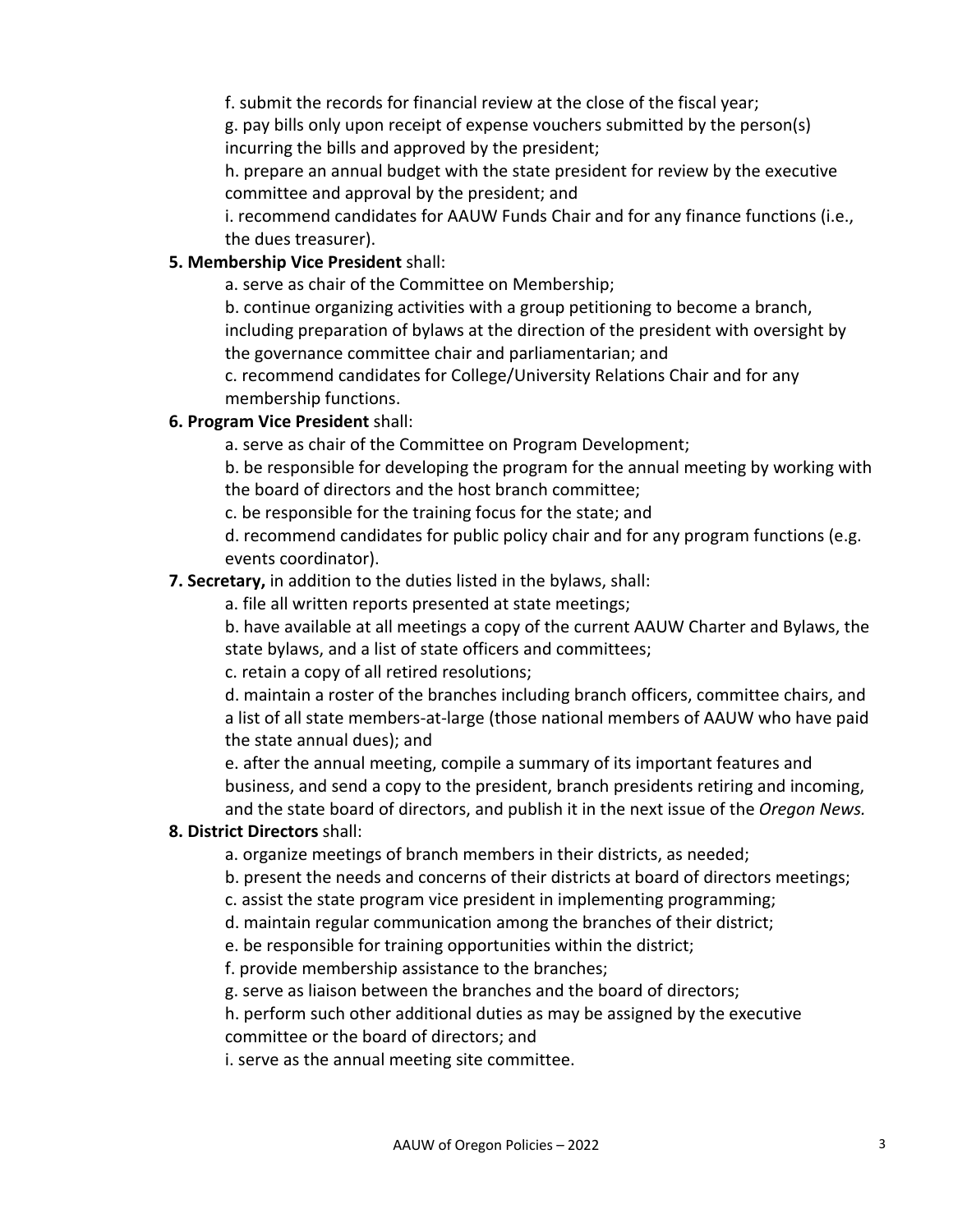**B. Appointed Officers:** All appointed officers shall submit annual reports of their work to the president and to the membership.

**1. The Dues** Treasurer shall:

a. assume the responsibility for the collection of all state dues;

b. receive, record, acknowledge, and deposit all state dues;

c. prepare timely reports for the president, finance, membership and program vicepresidents and the database manager; and

d. provide correct membership numbers as of February 1st to the finance vice president, president and parliamentarian.

**C. Position Descriptions:** All AAUW of Oregon officers and committee chairs will provide updated copies of their position descriptions to the state president by August 1st of each year.

**D. Automobile Insurance:** All board of director members traveling on AAUW state business must meet the state of Oregon minimum requirements for liability coverage on cars.

**E. Removal from Offic**e: AAUW of Oregon bylaws provide that officers shall serve for two (2) years, or until their successors are elected. Therefore, an officer or director can be removed from office for any reason by adoption of a motion to do so at an in-person meeting of the board of directors. The vote required for adoption of such a motion for removal is (a) a two-thirds (2/3) vote, (b) a majority vote when previous notice has been given stating the exact content of the motion, or (c) a vote of a majority of the entire membership – any one of which will suffice.

# **120 — EXECUTIVE COMMITTEE**

# **Vacancies in the Executive Committee**

The executive committee shall follow the procedures set forth in the state bylaws ARTICLE VI. Officers, Section 5. Vacancies.

1. The executive committee will determine the method of voting: by mail, electronically or at a meeting of the board of directors.

2. If the vote is by mail, a majority of the ballots must be returned to make the election valid.

3. If the vote is done electronically, two-thirds (2/3) of those eligible to vote must respond to make the election valid.

4. If the vote is at a board of directors meeting and there is more than one nominee for each office, each nominee may make a three (3) minute statement, and voting will be by ballot.

# **130 — BOARD OF DIRECTORS**

# **A. Board of Directors meetings** shall be set by the state executive committee.

1. Meetings shall be held at least twice a year, once during the summer (preferably during July) and once during the fall.

2. Meetings may be held at the annual meeting and at other times as the executive committee deems necessary.

**B. Officer Files Transfer:** Each officer and chair shall transfer files to her/his successor after June 1st and prior to July 1st. The state finance vice president shall transfer her/his books as soon as examined at the end of the fiscal year.

**C. Committee Chair Appointment**: The president-elect may appoint committee chairs at any time following her/his election.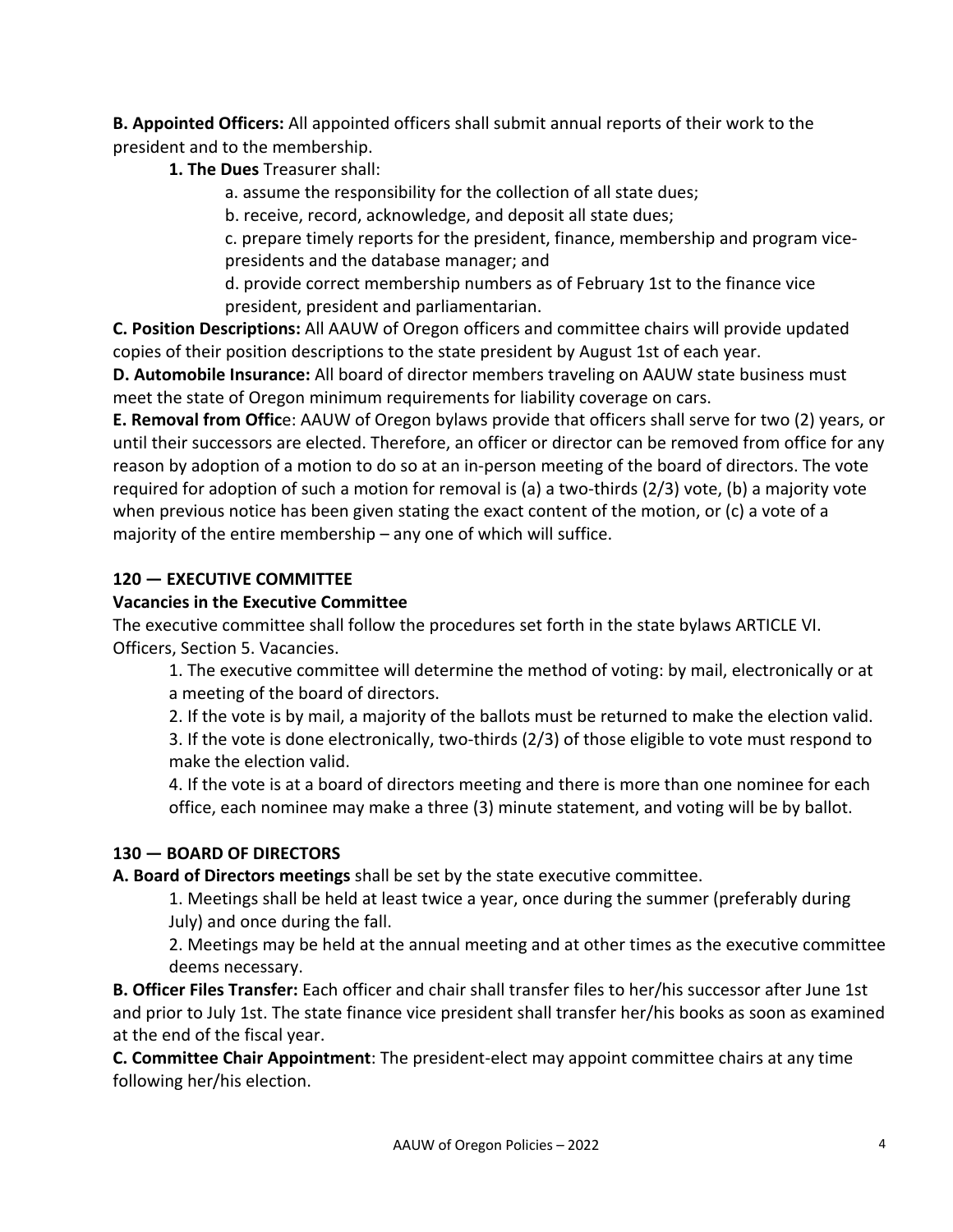**D. Officer Progress Report:** State officers and chairs shall provide, as per the annual meeting guidelines, a progress report and any other materials to be duplicated for distribution at the annual meeting.

**E. Communication:** Each year a state directory shall be compiled and distributed to all board of director members, committee chairs branch presidents, C/U partner members, and any past state president who wishes to receive one.

**F. Co-Chairs:** When the state president appoints co-chairs, each shall receive state communications.

**G. State Representative to the AAUW National Convention:** The president and president elect shall be the official state representatives to the AAUW National Convention and will be reimbursed by the state treasury.

### **H. Guests at Board of Directors Meetings:**

1. The immediate past president of the state may be invited by the state president to attend the board of directors meetings as a guest.

2. Any state members who are national AAUW officers or committee members may be invited by the state president to attend the board of directors meetings as guests.

### **140 — COMMITTEES AND TASK FORCES**

Committee composition may be one or more members. The chairs of all committees shall submit an annual report to the state president or membership and, when required, to the appropriate AAUW staff member.

### **141 — NOMINATING COMMITTEE**

1. The nominating committee, consisting of five members and one alternate member, is elected by the membership at the annual meeting (see bylaw Article XI.); the committee shall elect its chair.

2. The committee shall be responsible for submitting a recommended slate for the various offices or which elections are to be held at the annual meeting; the committee may nominate more than one candidate for each office.

3. Members of the nominating committee are not barred from becoming nominees for office themselves.

4. Nominees may come from suggestions from previous or existing officers or directors, or from branches and/or individual members for consideration by the committee.

5. Nominees are recommended based on experience, interest and willingness to serve in a specified office if elected.

6.The report of the nominating committee is published in the convention issue of the *Oregon News* at least 30 days prior to the annual meeting the committee report and is always formally presented at the annual meeting.

7. A minority within a nominating committee, as a group, may propose other nominees for some or all of the offices in any case for nominations from the floor are permitted. T

8. The nominating committee is automatically discharged when its succeeding committee is elected i.e. a one- year term. (See Bylaw Article VIII)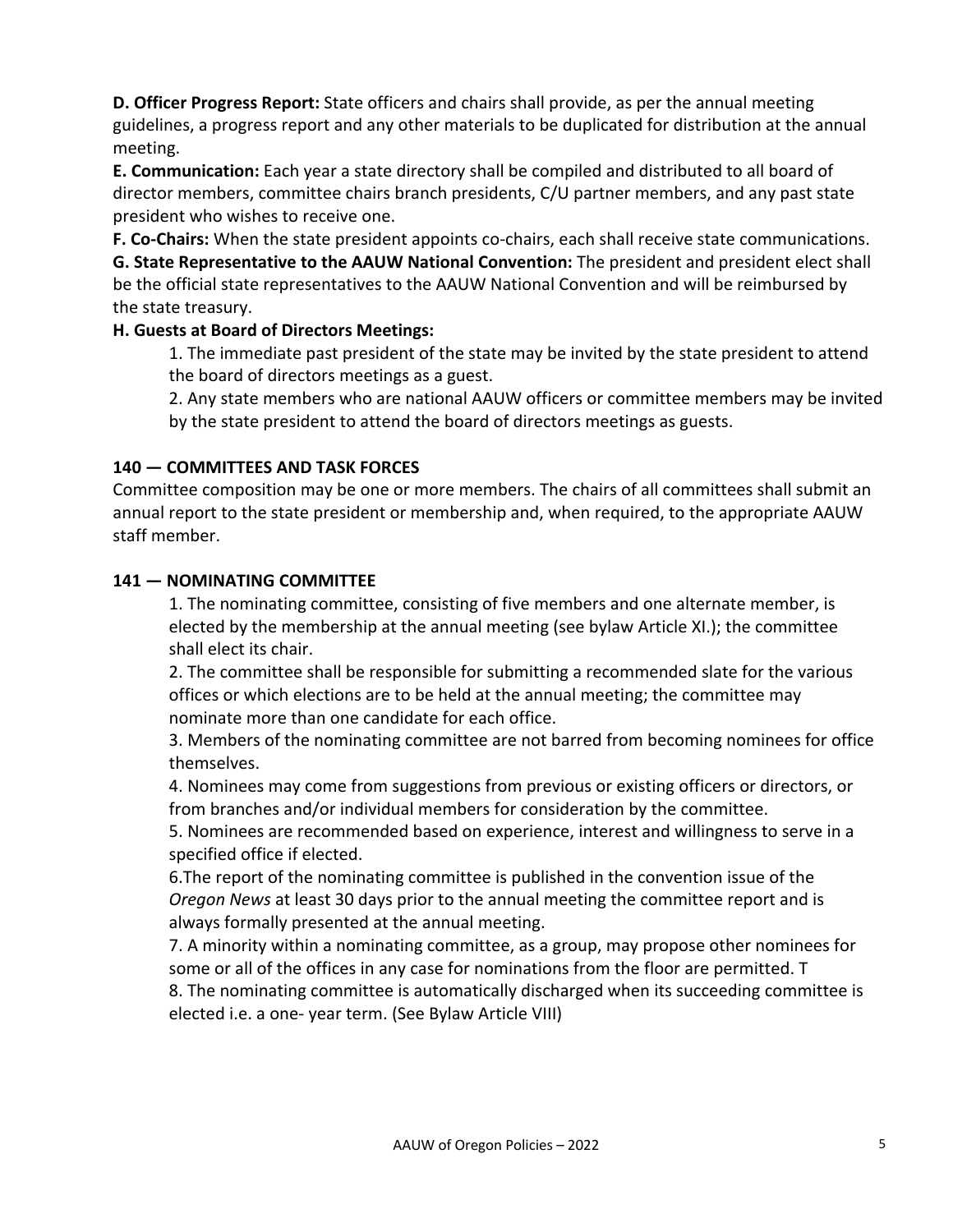#### **A. Campaigning for state office**

1. All "nominees" (those proposed by the state nominating committee) and all "candidates" (those proposed from the floor of the annual meeting) shall be bound by these policies. 2. The nominating committee shall supply each nominee with a copy of these policies when the member is notified that she/he has been nominated.

3. When there is more than one nominee for any office, a short version of these policies shall be published in the Oregon News issue which carries the nominating committee's list of nominees for AAUW of Oregon offices, as follows:

a. each nominee/candidate shall be limited to \$100 for campaign expenditures; b. all nominees/candidates shall be limited to one mailing or electronic transmission of literature to branches or individuals, either on their own or by someone else on their behalf; the campaign mailing or electronic transmission must indicate the nominee/s/candidate's approval;

c. signs, literature, and other campaign items shall be allowed at the annual meeting in designated campaign areas only.

4. Violation of any of these polices could result in the removal of the nominee/candidate from election; decisions shall be made by the state board of directors upon the recommendation of the nominating committee.

5. A photograph and a campaign statement of no more than 100 words shall be furnished by each nominee to be published in the *Oregon News* issue which carries the list of nominees. The deadline for these statements shall be at least two (2) weeks before the *Oregon News*  publication deadline. The *Oregon News* editor shall provide guidelines as to content and may edit as necessary.

6. Prior to the opening session of the annual meeting, nominees/candidates shall be required to file with the nominating committee chair a preliminary report of campaign income and expenditures, including projection of on-site expenses. A final expense report shall be filed within 30 days of the close of the annual meeting.

7. Time shall be set aside during the annual meeting for members to meet with the nominees/candidates in an informal setting.

8. Signs, literature, and other campaign items shall be allowed at the annual meeting in designated campaign areas only; such areas shall be determined by the state program vice president and all nominees/candidates shall be notified of the location.

9. Each nominee/candidate shall give a campaign speech during the annual meeting; such speeches shall be limited to not more than three (3) minutes. The speaking order shall be determined by a drawing of numbers conducted by the state president.

10. Balloting time shall be set by the president, in consultation with the program development committee and shall occur after the time set aside to meet the nominees/candidates.

11. The state shall not reimburse any nominee/candidate for transportation or other annual meeting expenses; this is not applicable to state board of director members who may be nominees/candidates and who are attending the annual meeting as part of their official duties.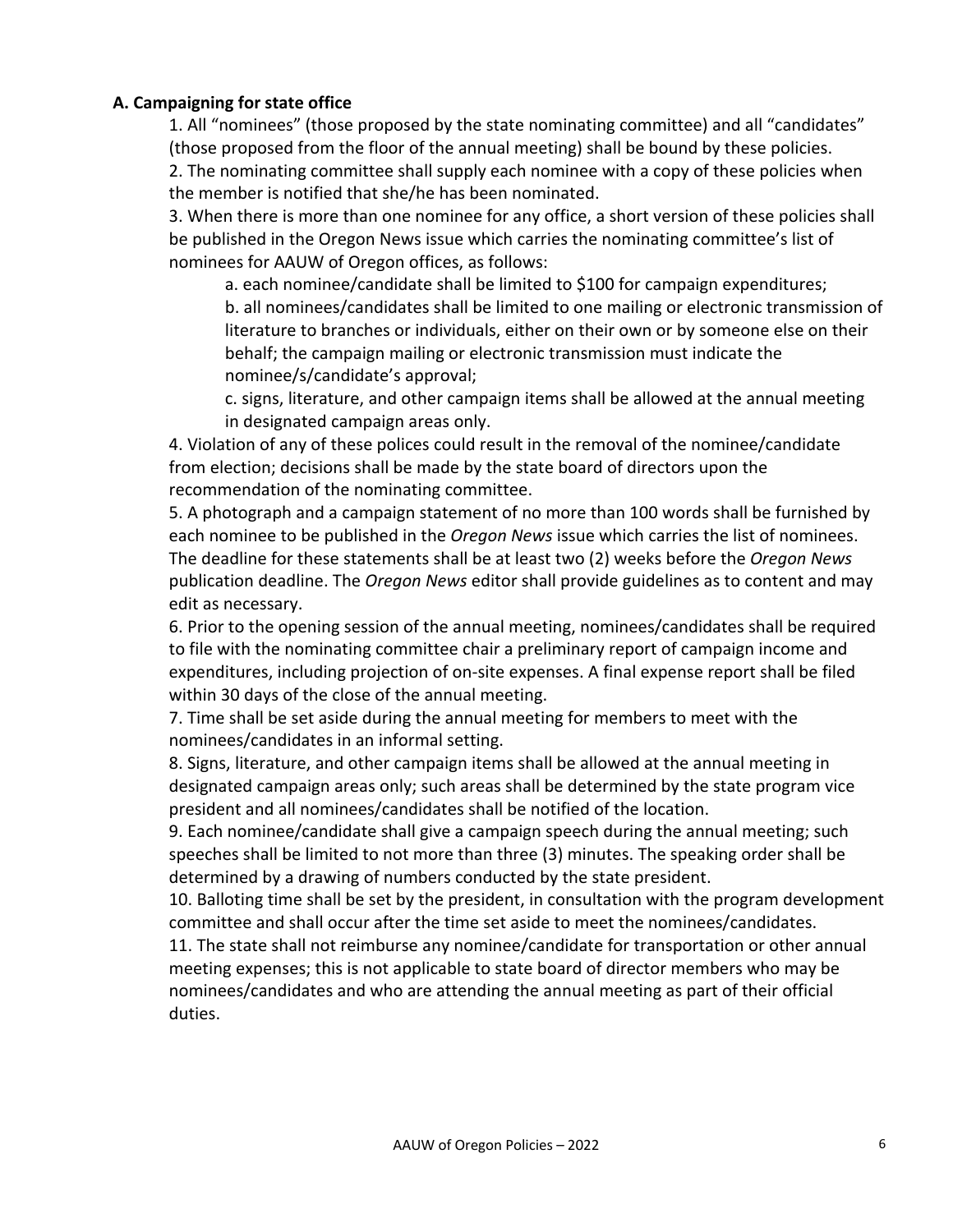### **142 — STANDING COMMITTEES**

**A. Governance Committee–** The Governance Committee shall be responsible for bylaws, policies and resolutions. The committee shall examine proposed bylaw amendments and make recommendations to the membership for action at the annual meeting. The committee shall review and examine proposed policy changes and make recommendations to the board of directors for action at any meeting of the board of directors.

**B. College/University Relations Committee** – The Committee on College/University Relations shall be composed of one college/university representative from a four-year and one from a two- year institution to advise/assist the chair. The committee shall recruit unrepresented colleges/universities as AAUW College/University Partner Members.

**C. Communications Committee –** The Committee on Communications, which may include the *Oregon News* editor, state directory editor, web manager, database manager, and the technology chair, shall periodically evaluate the publications of the state.

**D. AAUW Funds Committee --** The AAUW Funds Committee shall be composed of the state Funds chair, the president, a past state Funds chair, and two other branch members recommended by the Funds chair. The committee shall be responsible for naming the state Named Gift Honorees and other such duties as directed by the state board of directors. The Funds chair shall:

1. Inform AAUW of Oregon of the work of the AAUW Funds and of how they benefit Oregon; 2. Encourage branches and individuals to contribute to the AAUW Funds and forward those contributions to the AAUW Development Office in a timely manner to ensure proper credit; 3. Recognize individual contributors to the Funds Century Club (\$100) and major donor categories (\$1,000 or more);

4. Recognize Named Gift Honorees:

a. Each branch shall be entitled to one Named Gift Honoree for every \$500 contributed by the branch and all its members, MINUS any individual major donations of \$1,000 or more;

- b. Major donors may choose one Named Gift Honoree for each \$1,000 contribution;
- 5. Encourage branch presidents to appoint Funds Chairs in the branches; and
- 6. Encourage membership in the AAUW Legacy Circle.

**E. Membership Committee –** The Membership Committee may be composed of the membership vice-president and the dues treasurer; the college/university relations chair may be an ex-officio member.

**F. Program Development Committee** — The Program Development Committee shall be responsible for planning and implementing the programming and training during annual state meetings; all members of the board of directors are on the program development committee.

**G. Public Policy Committee –** The Public Policy Committee shall be composed of the state chair of the AAUW of Oregon Public Policy Committee, the president, program vice president and, one branch public policy chair representing each of the five (5) districts in the state, and up to five (5) lobby corps members. The lobby corps members shall be appointed by the state public policy chair and serve one (1) year terms, beginning from the date of their appointment.

1. Duties of the Public Policy Chair:

a. communicate in writing, at least monthly during the legislative session, to the state board and branches;

b. report actions/activities to the state president and program vice president;

c. maintain an email list of all branch contacts;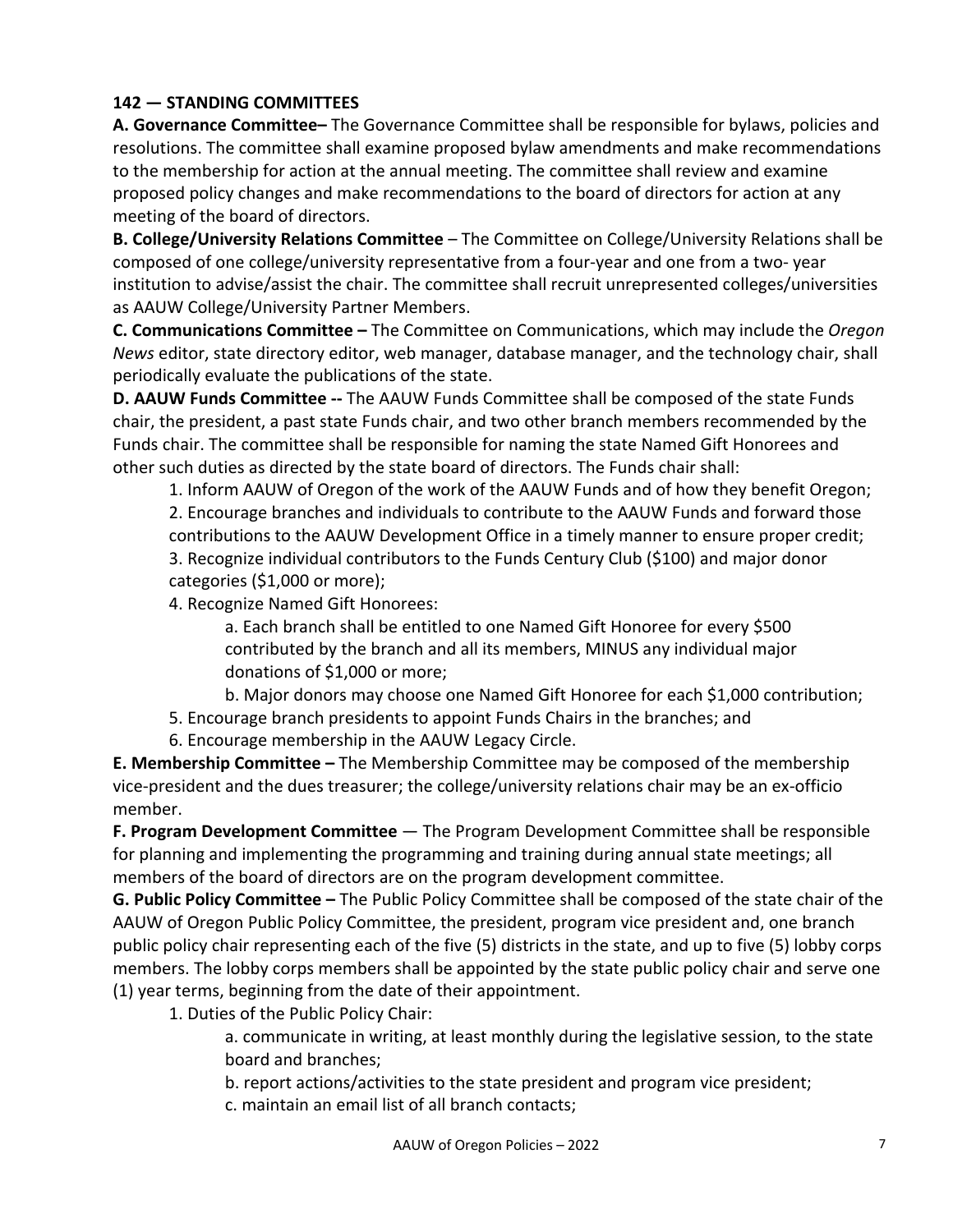d. produce and circulate state Action Alerts when action is needed;

e. be familiar with the state bylaws and policies especially those pertaining to public policy;

f. serve on the Governance Committee's resolutions subcommittee;

g. facilitate and hold at least one lobby day in Salem for AAUW of Oregon members during the legislative session;

h. receive reports of study and action from branches;

i. draft a proposed public policy program for the annual meeting and board of director's action in even-numbered years;

j. work with the Oregon legislature and be responsible for those speaking at the legislature in the name of AAUW of Oregon;

k. analyze specific bills and/or ballot measures to determine whether they fall within the public policy program; and

l. publish a brochure of the Public Policy Action Guidelines.

2. Duties of the Lobby Corps – The state lobby corps may be appointed by the public policy chair. Members are not subject to term limits. The lobby corps members will:

a. receive direction and training from the public policy committee;

b. consist of as many members as necessary, one of whom may act as chair, and the corps will include expertise as needed;

c. advocate in accordance with AAUW of Oregon Public Policy principles; and

d. report in writing (or email) at least monthly during the legislative session to the state public policy committee.

3. Purpose of the Public Policy Program — The AAUW of Oregon Public Policy Program shall be supported by all branches of the state. Attention will be given to both national and state issues. State and local public policy issues shall be in accordance with the national public policy program.

a. Branch public policy chairs will receive state and national public policy goals in a timely manner to encourage branch programs around those areas.

b. Branches may select focus areas of interest that must fall within the scope of the adopted state public policy program. When doing this, they will keep the state public policy committee apprised of issues and actions. Districts may similarly choose to research and lead action on an issue.

c. When the state has taken a stand on an issue, every branch must act in concert with the state position or remain silent.

d. Nothing in the above shall be construed as limiting the right of branches to act in implementing the purposes of AAUW on issues within their own communities or of members to exert their influence as individual citizens at any level of government.

4. Other considerations:

a. The public policy program shall be adopted after consideration by the membership at the annual meeting in even-numbered years

b. Support may be given to specific bills and/or ballot measures, or opposition taken to them on this basis and a call to action sent to all branches. No further authorization from the state leadership or the annual meeting will be necessary as long as the issue falls within the current program.

c. The board of directors shall approve changes in the public policy program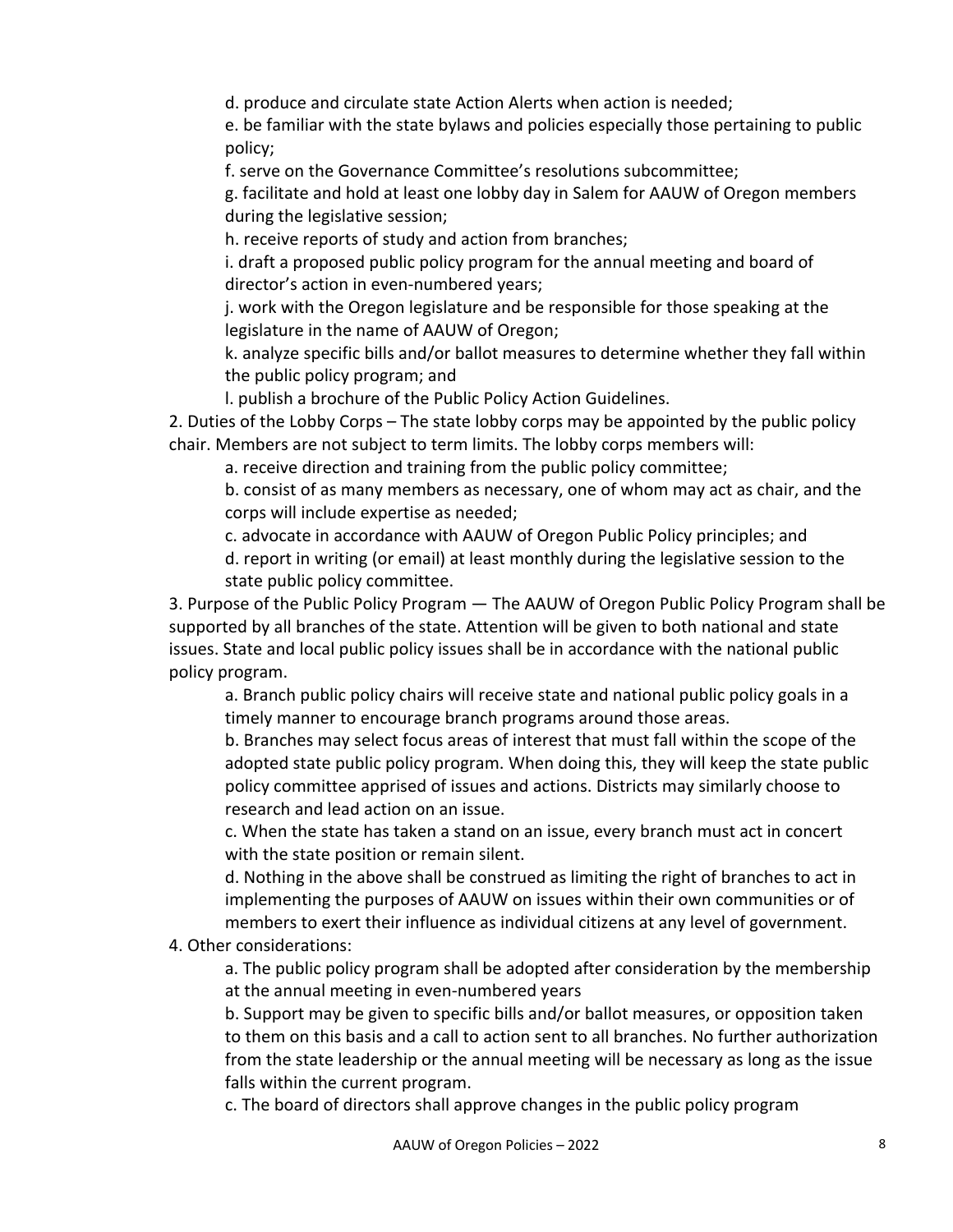recommended by the public policy committee between annual meetings.

d. Upon recommendation of the public policy committee and approval by the board of directors, a lobbyist may be contracted to assist attaining the goals of the public policy program.

e. Public Policy Coalitions – Partnerships and/or memberships with like-minded groups may be approved by the board of directors with attention to the national "use of name" policy.

f. Finances:

i. From state dues, one dollar (\$1.50) per member shall be allocated each year to the state public policy committee as of the membership count on February 1st.

ii. Public policy and lobby funds will be co-mingled, but separate by account and will be carried over from year to year.

iii. The public policy committee shall prepare a budget in a timely manner for inclusion in the state budget. The budget shall show any carry-over from prior years.

iv. While on committee business, state public policy committee members are entitled to the same mileage and meal reimbursement as members of other committees. In addition, they are entitled to reimbursement for parking while on state public policy committee business.

#### **H. Technology Committee –** shall:

1. Provide training to address issues for board and branch members as requested for all technologies and electronic media used by AAUW of Oregon.

2. Coordinate technology and media needs with events coordinator, program vice president and communications vice president for state meetings.

3. With events coordinator and communications vice president, maintain a list of AAUW of Oregon-owned media and audio/visual equipment and software.

4. Monitor all social media platforms used by AAUW of Oregon and oversee their administration. Any suspicious posts will be shared with the communications vice president and president immediately.

5. Work closely with the communications vice president to maintain consistency and accuracy in message, format and style.

6. Recommend and monitor platforms for online archival document storage, document sharing/editing and official communications. Share administrator login information with communications vice president and president.

### **143 — SPECIAL COMMITTEES**

**A Special Committee** may be appointed by the delegate body, the executive committee, and the board of directors or by a committee of one of those bodies. A special committee is appointed for a specific purpose and continues to exist until the duty assigned to it is accomplished, unless discharged sooner, and it ceases to exist as soon as the appointing body receives its report. The special committee may consist of one or more members.

**150 — POLICY REVIEW:** Policies will be reviewed at least every 5 years.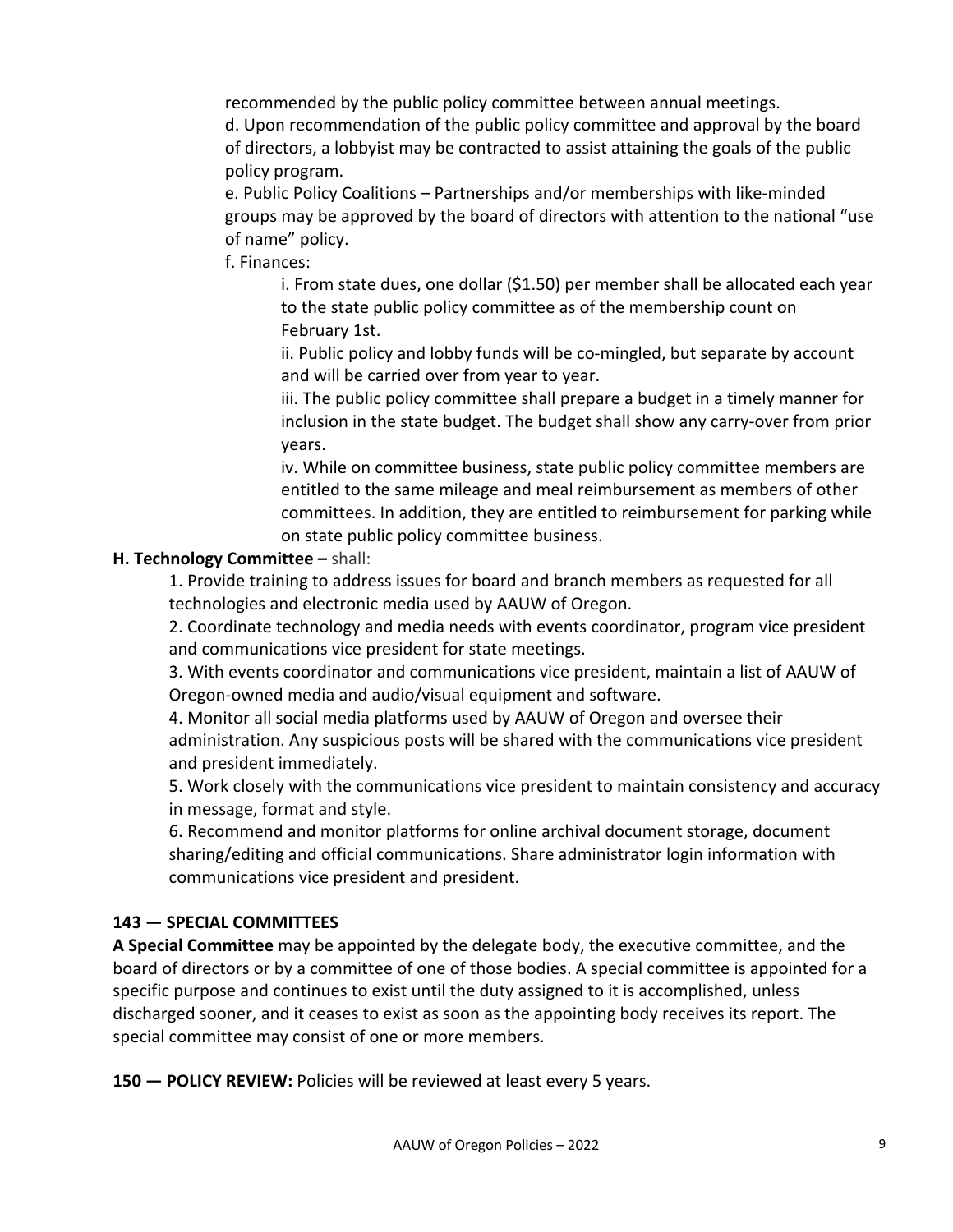### **200 — CATEGORIES OF MEMBERSHIP**

**A. Membership in AAUW** consists of individual, partner and student members. See Bylaws Article IV, Section 3a. for criteria of membership eligibility: national, state, branch, paid life, fifty-year honorary life and member-at-large.

**B. Partner members are College/University** members or other institutions and organizations meeting criteria established by the AAUW Board of Directors.

**C. Student affiliates** are undergraduate students enrolled in a qualified institution. They may attend state and branch meetings and receive all printed materials distributed to all members.

**D. E-student affiliates** are non-degreed undergraduates studying at an AAUW C/U partner member institution.

### **210 — DUES AND FEES**

**A. National dues** (\$59) are established by the AAUW Board of Directors.

**B. State dues** (\$16) are recommended by the state board of directors and determined by a twothirds (2/3) vote of the annual meeting delegates. A national member of AAUW may become a member-at-large of the state upon payment of annual state dues (\$16). Branch dues are established by the individual branches. College/University dues are set by AAUW Board of Directors and are currently set at \$175 per year.

**C. Student affiliates pay** \$18.81 nationally, \$3 per year to the state (effective April 10, 1992). Fees for student affiliates are established by the AAUW Board of Directors.

**D. E-student affiliates** do not pay national, state or branch dues.

**E.** Dues include the AAUW publication sent to all members electronically or by mail. State dues include a subscription to the state publication sent to all members.

**F.** Dues include an allocated amount (\$1.50) per member (only for members who pay full year \$16 state dues) for the public policy committee.

**G.** Dues paid by new members joining after March 15th are considered dues for the next fiscal year. **H.** There are no additional fees that would constitute an additional membership requirement.

### **220 — OTHER ORGANIZATIONS**

**A.** The state, with the approval of the executive committee, may join as a member, sponsor, or cooperating participant, or send a representative to any organization that is working within the policy and scope of AAUW national objectives. District directors should advise the executive committee of opportunities for civic action and cooperation.

**B.** In general, the state will not sponsor or make financial contributions to other organizations. In special instances, however, with the approval of the state board of directors, the state may sponsor or contribute financially to an organization as described in sub-section A. above.

### **300 — PROGRAM**

AAUW of Oregon is committed to following mission-based program activities: advancing equity for women and girls through advocacy, education, philanthropy and research. Branches are strongly urged to embrace this philosophy in their activities. The public policy program is adopted by a vote of the convention delegates every two years. It serves to present AAUW of Oregon's public policy principles and action priorities that focus resources and energy. This statement of priorities identifies short-term policy objectives based on their viability, critical need, strong member support and potential for distinctive AAUW contribution. Members or branches may initiate action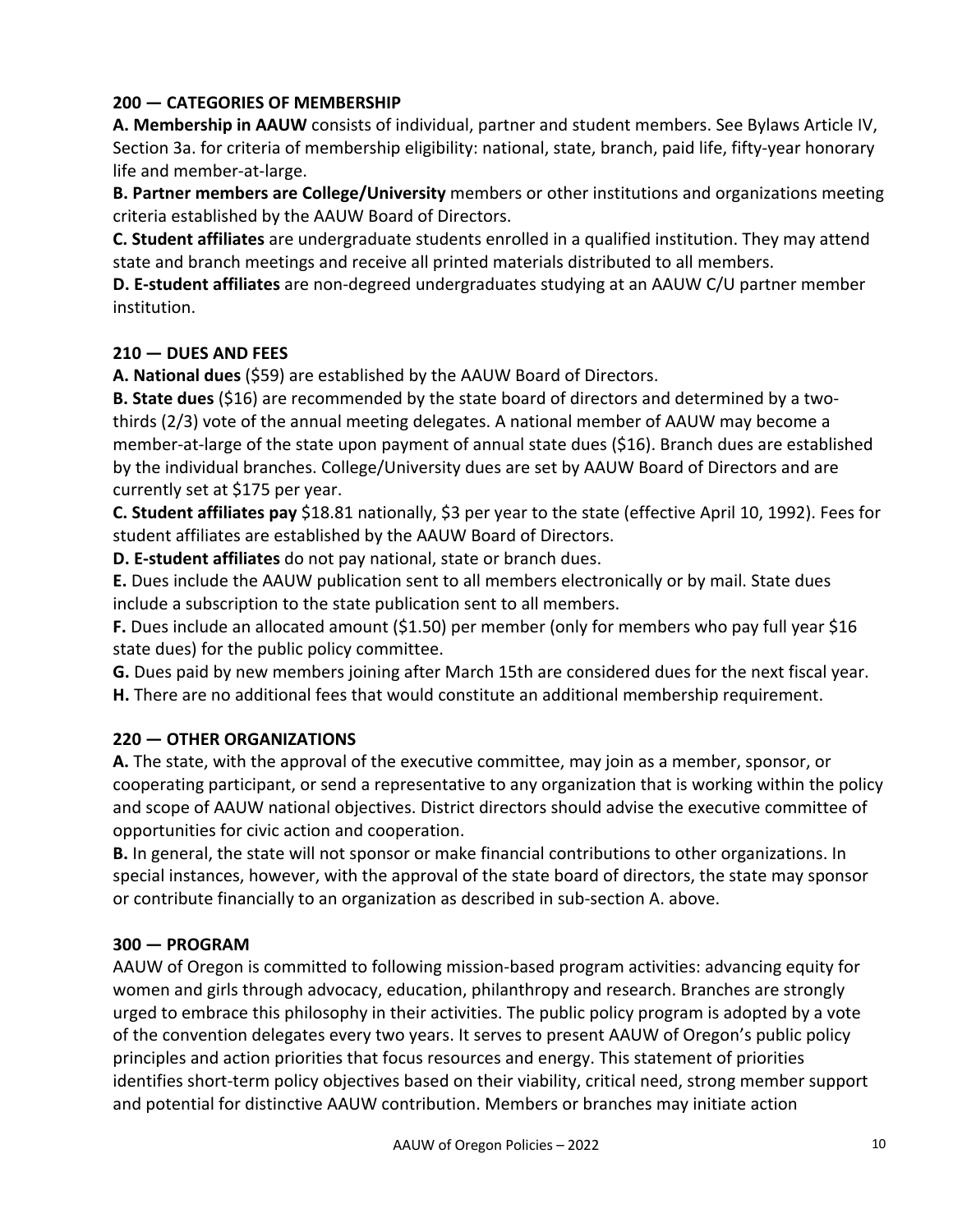consistent with AAUW's Use of Name state bylaws Article III. AAUW of Oregon resolutions are solicited from the membership and are adopted by annual meeting delegates. Resolutions serve to complement AAUW's public policy program.

# **310 — AWARDS**

**A. NCCWSL:** Up to \$2,400 is dedicated to support two Oregon women to attend the annual National Conference for College Women Student Leaders (NCCWSL). The budget area is "NCCWSL." **B. "Breaking Barriers Achievement Award"** shall be given to a non-member exemplifying AAUW's mission.

**400 — FISCAL AFFAIRS:** Fiscal Year: The fiscal year is from July 1st to June 30th.

**410 — BONDED OFFICERS:** The state president and finance vice president shall be bonded.

**420 – BUDGET:** The finance vice president shall prepare the annual budget to be approved by the board of directors.

**A.** Public policy and lobby funds will be co-mingled but separate by account and will be carried over from year to year. As of the membership count on February 1, \$1.50 per member shall be added to the public policy fund.

**B. Pre-Approved Expenses:** The executive committee will pre-approve unbudgeted expenditures of \$100 or more required by the state board of directors.

**430 – INVESTMENTS:** The finance vice president, with the advice of the executive committee, shall invest the state funds to get the highest possible yield, using prudent management while maintaining adequate cash flow.

# **440 – EXPENSE ALLOWANCE FOR STATE BOARD OF DIRECTORS**

The board of directors consists of the president, the four vice-presidents of communications, finance, membership and program, the secretary, the five district directors, the parliamentarian, the chairs of AAUW Funds, public policy, and governance committees and the president-elect during her/his oneyear term plus members fulfilling such other functions as deemed necessary by the board of directors. (Bylaws Article IX)

**A. Travel:** Each officer and chair shall be allowed actual travel expense not to exceed \$.30 per mile. **B. Room Allowance:** Each officer and chair shall be allowed \$50 maximum per stipulated night. When it is impractical for board of director members to travel the day of the meeting, the state will pay the cost of an extra night's lodging at an authorized state meeting for those board of director members who reside approximately 200 miles or more from the meeting place.

**C. Meals and Registration:** Each officer and chair shall be allowed the full registration fee and the price of scheduled meals at official functions of the state. Meals not scheduled will be reimbursed at the rate of \$6 for breakfast, \$7 for lunch and \$12 for dinner.

**D.** When an office is held by more than one person, the persons involved will determine how any budgeted amount allocated will be divided.

**450 – COMMITTEE MEETINGS:** Members of committees shall be reimbursed for expenses required for meetings of the committee at the rate of \$.30 per mile travel and for meals at the same rate allowed for officers and chairs.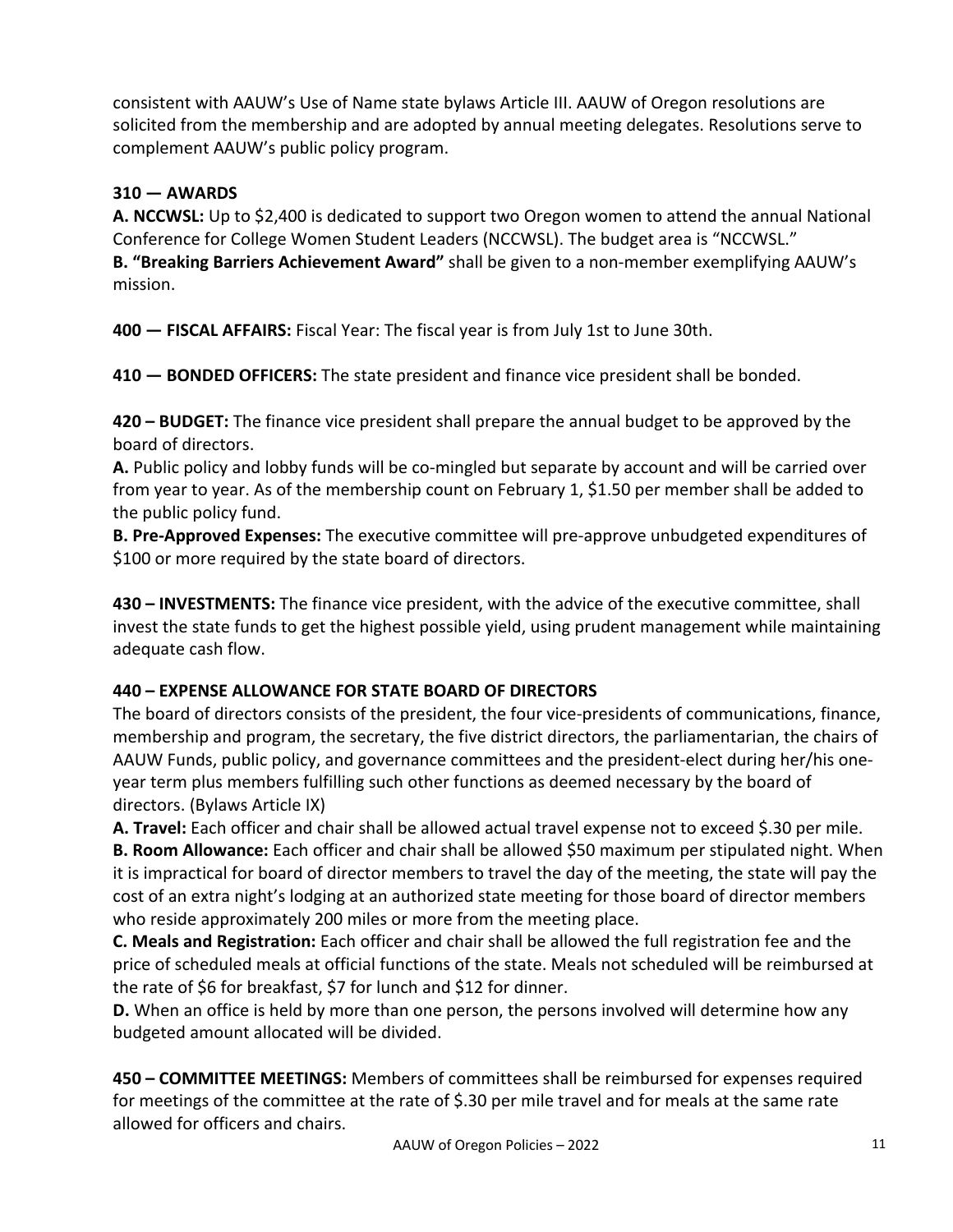**460 – GENERAL EXPENSES:** Each officer and chair shall be allowed the costs of carrying out official duties. This will include postage, printing of reports and bonding fees for the president and finance vice president.

**470 – AAUW NATIONAL CONVENTION:** The amount allowed for the state president and presidentelect to the AAUW National Convention shall be a minimum of \$3,000. This amount shall be reviewed and adjusted at the fall/winter board of directors meeting preceding the AAUW National convention. Expenses over and above the allocated amount shall be presented at the board of directors meeting following the AAUW National Convention for reimbursement consideration. Any funds not expended shall be returned to the state treasury. (*The actual amount budgeted is a finance issue and appears in the annual budget*.)

**480 – BRANCH VISITS:** Officers making authorized visits to branches shall be reimbursed actual travel expenses not to exceed \$0.30 per mile; actual cost of hotel/motel rooms, although branches are encouraged to host the visitor; and meals at the rate allowed for officers and chairs. The host branch pays for any meals connected with meetings the visitor attends.

### **490 – TUITION ASSISTANCE**

**A.** State funds may be awarded to individual board of director members for tuition assistance for training programs which meet AAUW national goals.

**B.** A letter of application must be sent to the president.

**C.** The executive committee shall make the decision to award.

**D.** The award may not exceed \$50 or 25% of the tuition, whichever is less.

**E.** The member must agree to give an appropriate presentation within one year at a statewide AAUW meeting.

**491 — BRANCH ASSISTANCE:** Each new branch shall receive fifty dollars (\$50) from the treasurer to be paid from state unallocated funds.

**500 — BRANCHES:** Branches are groups operating under the umbrella of AAUW. All purposes of the organization apply to the individual branches. Branches are grouped into geographic districts determined by the Board of Directors.

### **A. Membership:**

1. All state and branch membership lists shall be confidential, except as provided in AAUW of Oregon Policy on Use of AAUW Mailings Lists.

2. Each branch membership vice president shall keep a current file of her/his branch members. This file should be used for reports to the state membership vice president. Membership vice presidents should work closely with branch treasurers to ensure accuracy. 3. It shall be the responsibility of the branch membership vice president to forward a member-in-transit (MIT) card to the state membership vice president for each member leaving a branch, regardless of whether the move is within or out of state.

4. It is the branch treasurer's responsibility to send all branch members' names and contact information (and all changes including moves from the branch and deaths) to the state dues treasurer.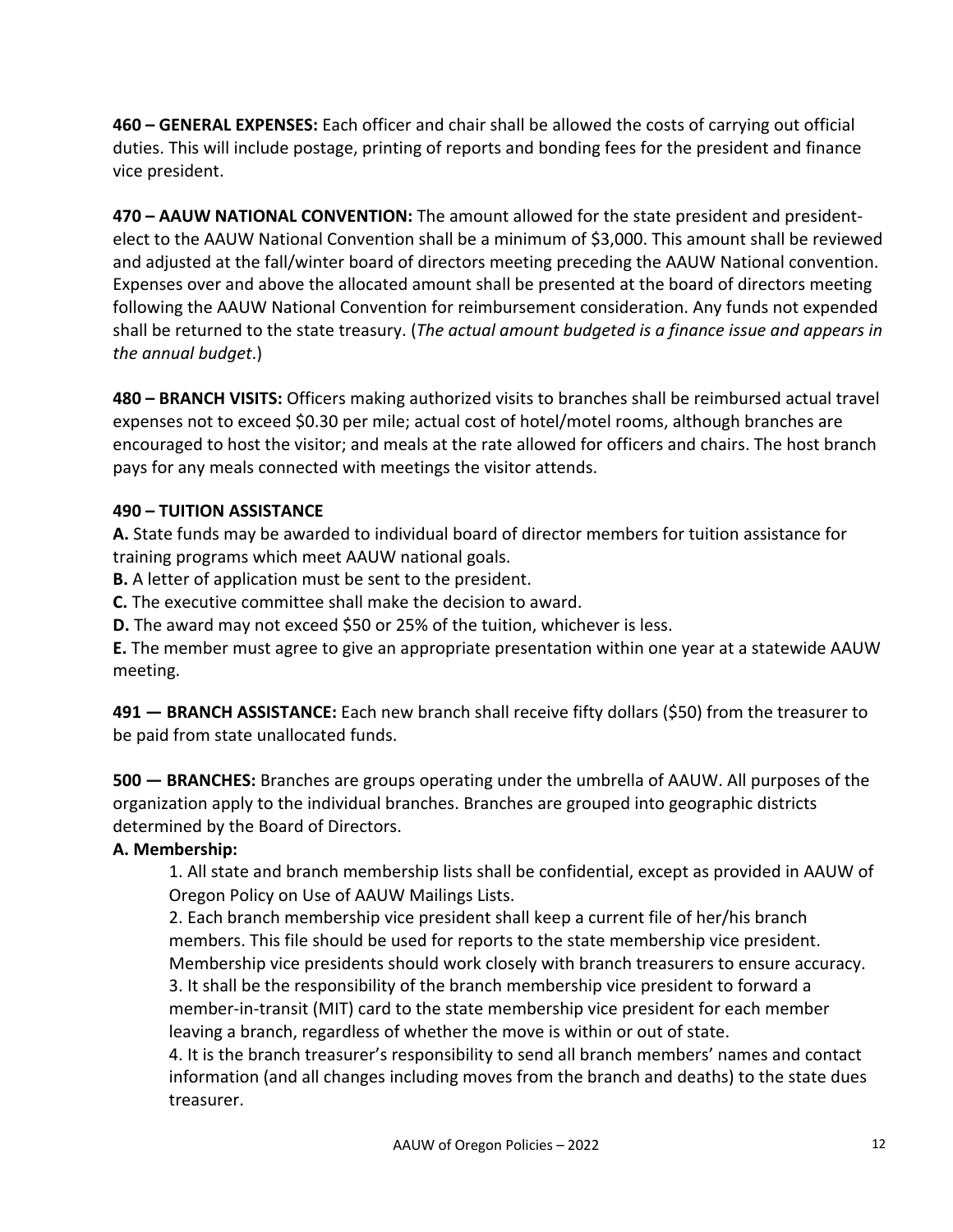**B. Visits:** In a state president's two-year term, each branch is entitled to a visit by the president and by one (1) other state officer or chair, as invited, with the state president's approval. These two (2) visits will be funded by the state for the purpose of sharing current AAUW information and/or training with branch members.

**C. Ex-Officio:** All state officers, chairs and any state members who are AAUW officers, chairs, or committee members should be invited to serve as ex-officio members on their branch boards. **D. Co-Chairs:** When branches have co-officers and/or chairs of committees, the state will distribute materials to both co-officers and/or co-chairs.

**E. Study Groups:** A person eligible to be a member of AAUW must belong to a branch in order to join study groups in that branch; any person ineligible for membership may attend study group meetings. **F. District Meetings:** The state shall pay one-half the mileage to branch members for travel to district meetings, to be paid to the drivers of cars on the following basis: 1-2 members per car at \$.30 per mile, 3-5 members per car at \$.375 per mile, and 6 or more members per car at \$.425 per mile. **G.** Branches wishing to invite national AAUW staff and/or leaders to visit their local branch must receive the written consent (this includes electronic communication) of the AAUW of Oregon president and/or program vice-president before extending the invitation.

**510 — BRANCH IN CRISIS:** In the event a branch questions its ability to continue to function the current or immediate past president shall:

**A.** Notify the state president, district director and state membership vice president to request assistance in determining the future or the branch.

**B.** Within one year following the assistance advice, the branch shall determine its ability to function as a branch, become a satellite branch, or disband.

**C.** The current or immediate past branch president shall notify the state president, the district director, and the state membership vice president of the branch's decision and follow appropriate steps if there is a change in the branch status.

**D.** If the branch decides to disband the above-mentioned branch president shall complete the following steps:

1. Notify the state president and request or download AAUW's Branch Disbandment Form.

2. With the membership vice president and/or treasurer, review all branch records and mail the completed Disbandment Form to the state president.

3. Disclose the disposition of any branch property not listed on the Branch Disbandment form.

4. Forward to the state historian a summary of branch highlights.

5. Endeavor to find a local depository (such as an historical society, library, or a museum) for the remaining records and memorabilia.

# **600 – MEETINGS OF THE STATE**

**610 – ANNUAL MEETING:** (a meeting of delegates) With the adoption of one member/one vote at the National AAUW Convention, the state shall set aside time during its annual meeting business session(s) for a discussion/debate of the issues presented for adoption at the National conference in odd-numbered years. Those issues shall include bylaws, resolutions, public policy program, possible write-ins for officers and any other topics presented for decision. For a complete picture of hosting and putting on the state annual meeting, readers are referred to the "State Annual Meeting Guide" available from the state leadership and current events coordinator.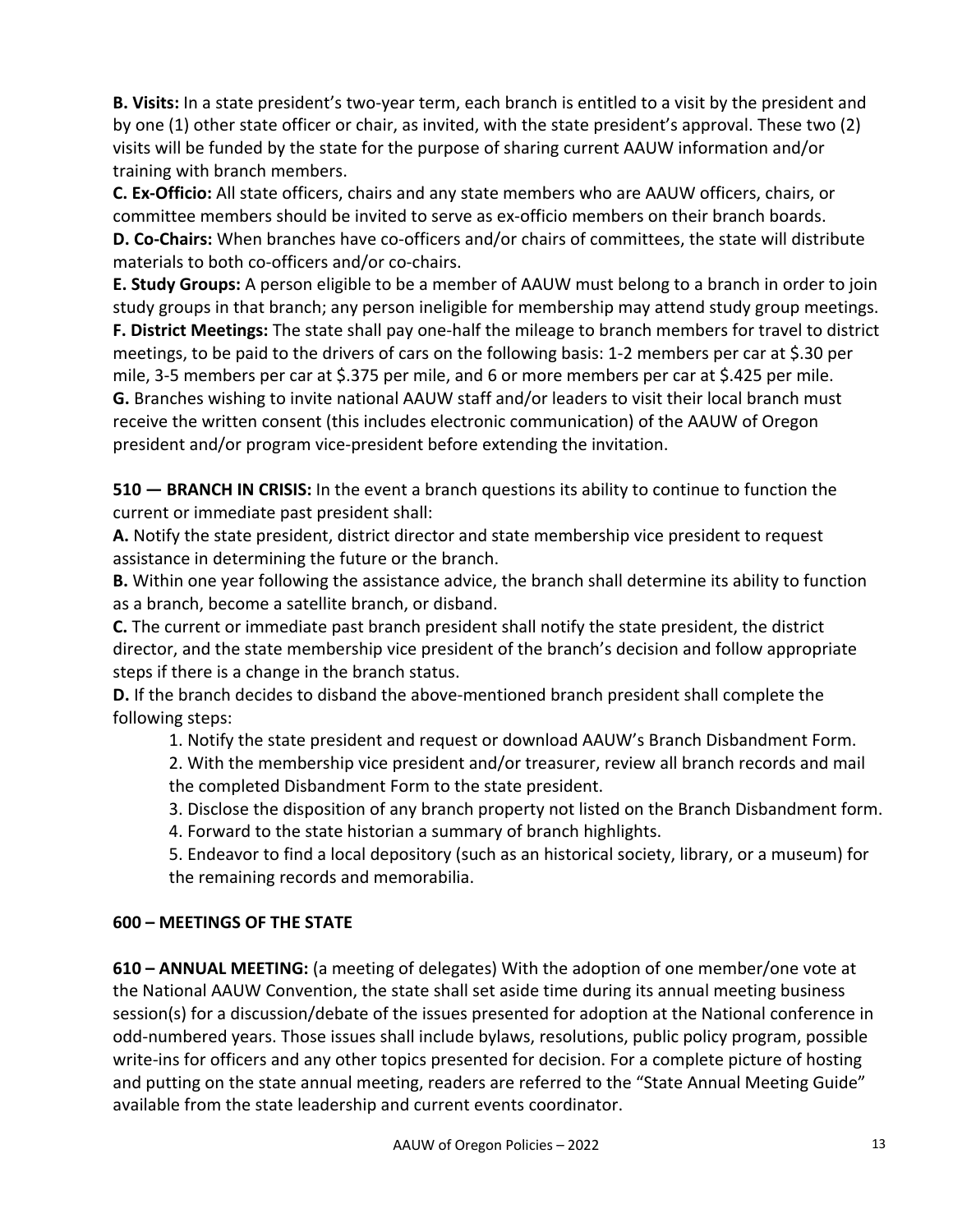**A. Annual meeting site:** Sites shall be selected a minimum of two (2) years in advance.

**B. Hosting the Annual meeting:** Once a branch has been selected to host the annual meeting a maximum of \$1,000 seed money may be requested from AAUW of Oregon for deposits and other annual meeting expenses incurred prior to registration fees being received. The seed money is returned to the state account at the close of the annual meeting.

**C. Fees:** Fees will be set by the program development committee following recommendation from the host branch. Branches are encouraged to keep the registration fee at a reasonable rate. The first \$1,000 profit goes to the host branch(es). Any additional profit will be forwarded to the state finance vice president as soon as the annual meeting books are closed and within sixty (60) days. **D. Sale of Display Items** at state meetings.

1. Any articles displayed or sold at state meetings must be the product of AAUW, its members of branches, or products whose proceeds benefit national AAUW missionbased projects.

2. 50% of the profits from sales of goods of individual AAUW members and 100% of the profit from sales of goods of branches shall be contributed to national AAUW mission-based projects.

3. All items for sale or display shall disclose plainly which AAUW member or branch is represented and which national AAUW projects will receive the proceeds.

**E. Passing the hat.** If one is interested in knowing more about a non-AAUW project discussed in a presentation, one should contact the presenter at her/his website or e-address. There will be no "passing the hat" at a state meeting for non-AAUW projects.

**F. Volunteers:** The state Annual Meeting Committee may reimburse one day's registration fee for every eight (8) hours of volunteer time for members of the host branch(es). Volunteers will be responsible for their own workshop fees and meal costs.

**G. Refunds:** Refunds may be considered with valid reason at the discretion of the registrar with notice prior to the close of the first day of the annual meeting.

**H. Reimbursements** for Annual Meeting and Other State Sponsored Meetings:

1. Speakers, workshop presenters, and others who are invited to the annual meeting and other state sponsored meetings (such as a summer retreat or a fall meeting) to share their expertise and experiences with these bodies incur expenses. It is AAUW of Oregon's policy that there shall be some reimbursement for these out-of-pocket expenses. Honorarium may be paid. The following are items eligible for reimbursement for those who speak and/or present before these bodies.

2. For current AAUW of Oregon Board of Director members, photocopying costs are reimbursed.

3. For local AAUW of Oregon members and non-members who are local, items to be reimbursed are:

a. photocopying costs, and

b. full costs of meal at site, if presenting at meal.

4. For other AAUW of Oregon members and non-members who travel, items to be reimbursed are:

a. photocopying costs,

b. one meal (en-route); full cost of meal at site, if presenting at meal,

c. mileage at \$.30 per mile, and

d. cost toward one night's lodging (for presentations made early or late in the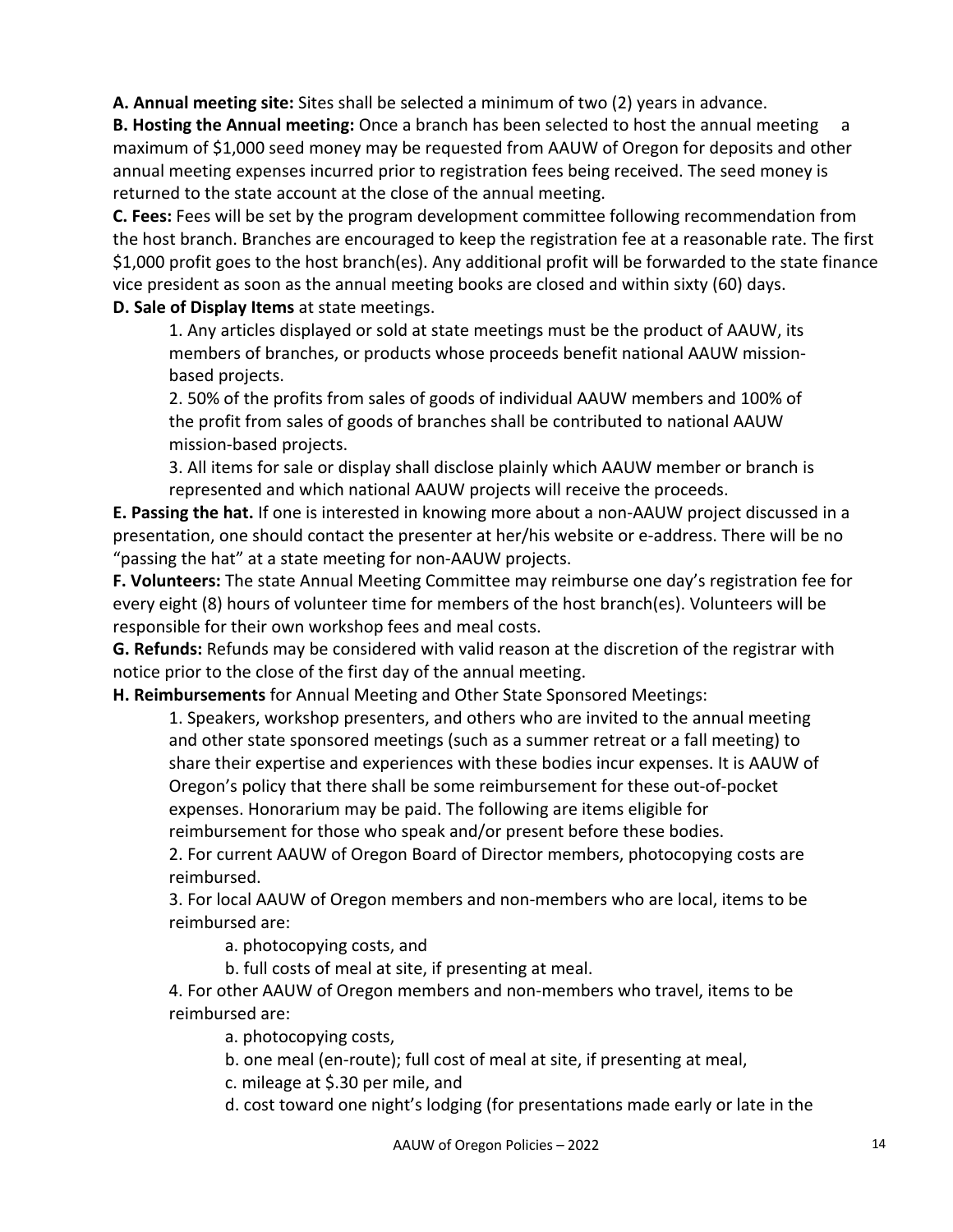day): \$50.

e. Facilities will sometimes provide complimentary guest rooms. These may be used by annual meeting guests only with the approval of the program vice president.

5. En-route meal limitations: breakfast \$6.00 maximum, lunch \$7.00 maximum, dinner \$12.00 maximum.

6. For the annual meeting the meeting treasurer will pay all expenses that benefit only the annual meeting attendees from the meeting fees. Expenses that benefit all members of the state will be paid by state. Examples: workshop expenses and supplies, counterpart information, plenary expenses, branch awards, Leader-On-Loan expenses, packets sent to branches, annual meeting workbook, branch and member certificates, business sessions, public policy handouts, resolutions, decorations, evaluation forms, party snacks, AAUW Funds program, and speaker.

7. For state sponsored meetings other than the state annual meeting, the state will pay expenses for the board of directors not to exceed the limits and parameters set forth in policy 440. The state shall pay workshop supplies, speaker and/or presenter expenses, and other normal expenses associated with the state sponsored meeting.

# **620 — RESOLUTIONS**

Resolutions proposed at the annual meeting shall be concerned with AAUW national or state policies, programs, or public policy and shall be submitted to the governance committee chair at least three (3) months prior to the annual meeting.

**A.** Resolutions may be initiated by individual members, branches, standing committees, or the state board of directors.

**B.** Resolutions shall include or be accompanied by a plan of action for implementation, supporting material, and a financial impact statement estimating costs of implementation for the state and the affected organization or agency.

**C.** When resolutions are referred to the state public policy committee, the author(s) shall be advised of this action.

**D.** The state public policy committee chair(s) shall serve on the governance committee's resolutions subcommittee.

**E.** All resolutions are adopted for one (1) year or until the action resolved has been completed.

Completed resolutions are retired. The state secretary shall retain a copy of all retired resolutions. The governance committee will review resolutions from the previous year to determine if any should be presented for renewal or continuation. The governance committee chair will present such resolutions for the consideration of the convention, along with any new resolutions.

**F.** Branches or individuals intending to propose resolutions from the floor should consult with the governance committee chair no later than the end of the first day of the convention. Such proposals must receive a two-thirds (2/3) vote by the convention body to be brought to the floor for discussion and a two-thirds (2/3) vote of the convention body for passage. Resolutions proposed from the floor should relate to emergency issues that arise after the deadline for submission of resolutions.

**G.** Submission of resolutions to the annual meeting body by the governance committee chair does not imply approval of the committee.

**H.** A briefing session for clarification of resolutions may be scheduled by the annual meeting program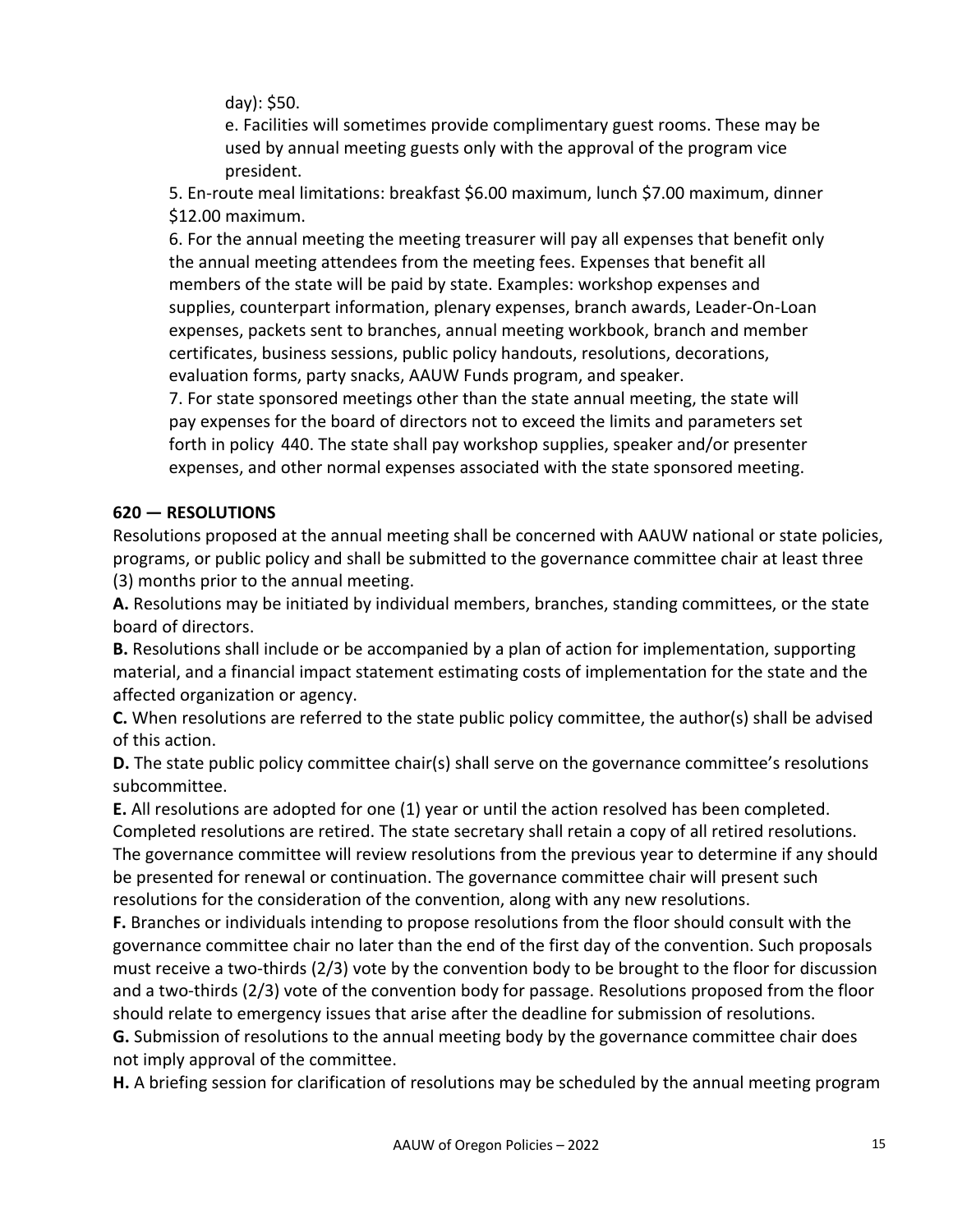development committee prior to the resolutions business session. This informal information session is to be chaired by the governance committee chair or a member of that committee.

**I.** Debate for or against the resolution is the responsibility of the membership. The governance committee chair shall be informed of any non-member who will be speaking. Such speakers shall use the floor microphones.

**700 — PUBLICATIONS:** The official publications are the *Oregon News* and the AAUW of Oregon Directory. The AAUW of Oregon Website and its social media accounts are the electronic source of information for members and non-members alike.

**A. The** *Oregon News* should contain information that is of interest and be of value to all AAUW of Oregon members (articles may be heavily edited.) All mailings included with the *Oregon News* must be approved by the editor. As a general rule opinion pieces will not be printed in the *Oregon News*. The *Oregon News* is sent to all members to keep them informed of AAUW activities; its content may include:

- 1. state president and district directors' columns, with contact information;
- 2. news of meetings and events;
- 3. news of branch and member activities;
- 4. information about the state annual meeting;
- 5. state officer list (summer issue);
- 6. branch presidents list (summer issue);
- 7. deadlines and a partial calendar;
- 8. information from AAUW National; and
- 9. other information as needed.

**B. The AAUW of Oregon Directory** shall be an electronic document distributed by electronic means to members of the board of directors, committee chairs, C/U member partners, branch presidents, and past AAUW of Oregon presidents. It shall also be posted on the AAUW of Oregon Website in the password-protected Member Center and shall contain:

- 1. elected and appointed leaders,
- 2. national AAUW resources,
- 3. Oregon Leadership Model,
- 4. Oregon members holding national AAUW positions,
- 5. committees,
- 6. College/University information and representatives,
- 7. branch presidents list,
- 8. branch leader calendar,
- 9. publication Information,
- 10. *Oregon News* contents,
- 11. AAUW national public policy focus areas,
- 12. Oregon public policy focus areas,
- 13. branch leader rosters,
- 14. branch and state awards,
- 15. state expense form, and
- 16. other information as needed.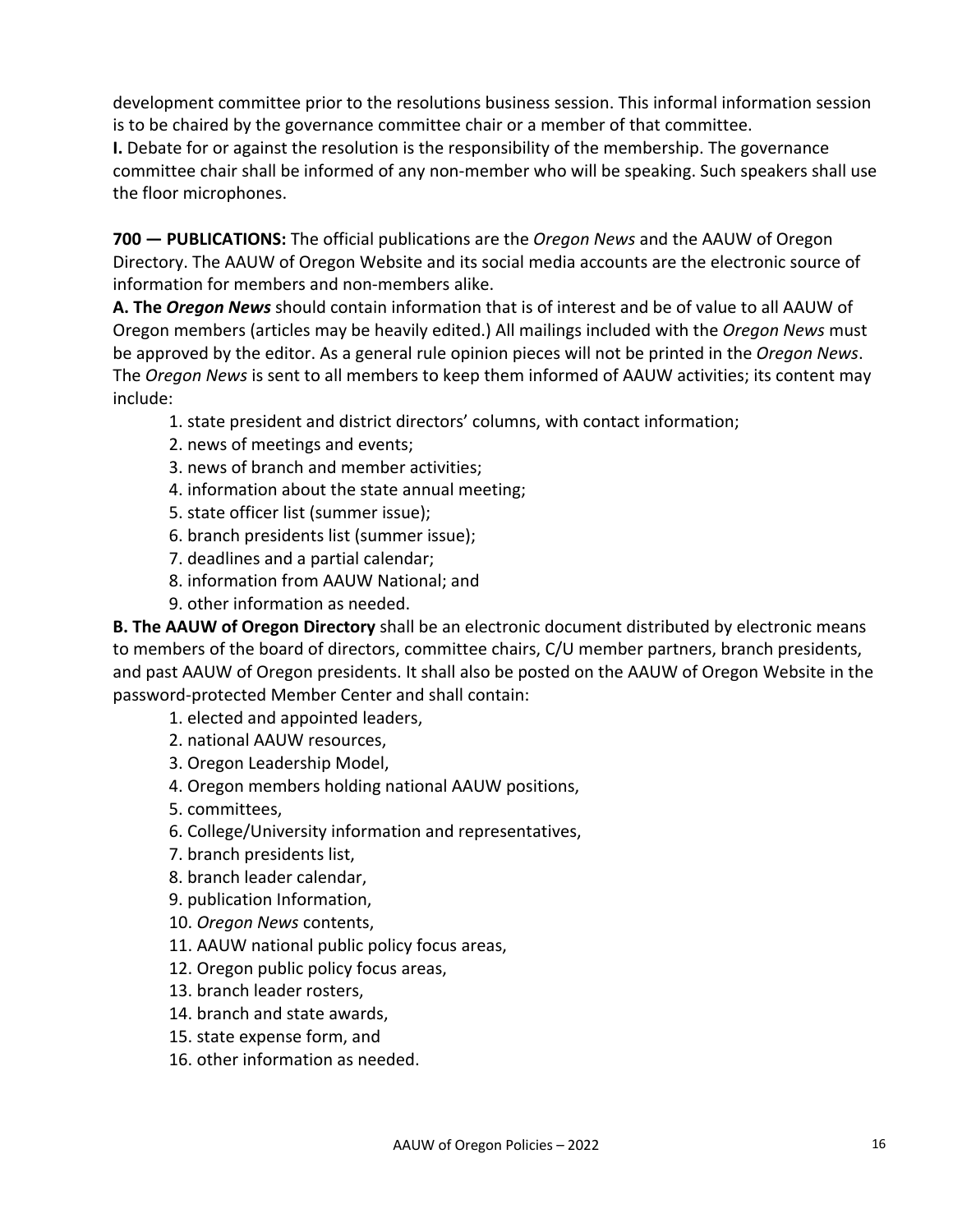**C. The AAUW of Oregon Website** shall be the official website of the organization. The webmaster shall be the judge of information submitted for inclusion with the president having the final say. The website shall include:

1. information about the organization for members and non-members,

2. the current dues structure for prospective members,

membership application forms,

- 4. registration forms for AAUW of Oregon events,
- 5. bylaws and policies for AAUW of Oregon,
- 6. AAUW of Oregon public policy focus areas,
- 7. historical comments about the organization,
- 8. liberal use of photographs from past and present events, and
- 9. other information as needed.

**D. Social media posts** may originate from and be monitored by the technology committee, with the communications vice president as authorized administrator on all accounts.

### **E. Frequency of publications**

1. The *Oregon News* shall be published and distributed four (4) times a year or as needed. Dates for publication shall be set by the editor, in consultation with the executive committee, and shall be coordinated with the time of state board of directors meetings and the state annual meeting.

2. The AAUW of Oregon Directory shall be prepared once a year and distributed by July 31st. If changes are needed, the updated document shall be electronically distributed and posted on the Website.

3. The AAUW of Oregon website and social media platforms shall be available to members and nonmembers without interruption whenever possible.

4. Confidentiality of AAUW of Oregon Directory – Personal information found in the AAUW of Oregon Directory shall not be released to or for non-AAUW contacts or events. All requests for information shall be directed to the branch or state president, whichever is appropriate.

### **800 – CANDIDATES FOR PUBLIC OFFICE**

### **A. General Guidelines for Candidate Endorsement**

1. AAUW of Oregon and branches may endorse or oppose candidates for appointive office. 2. AAUW of Oregon and branches may NOT endorse or oppose candidates for partisan elective office.

3. Branches that have independently incorporated themselves as 501(c)(3) may NOT endorse candidates for any elective office, whether partisan or nonpartisan

4. A nonpartisan elective office is an office for which party affiliation does not appear on the ballot next to the candidate's name.

# **B. Policies for Candidate Endorsement**

1. AAUW of Oregon and branches that have independently incorporated themselves as 501(c)(4) entities may endorse candidates for nonpartisan elective office.

2. Before endorsing candidates for nonpartisan elective office, AAUW of Oregon and branches must carefully investigate state and local election laws and adopt clear procedures for making endorsements.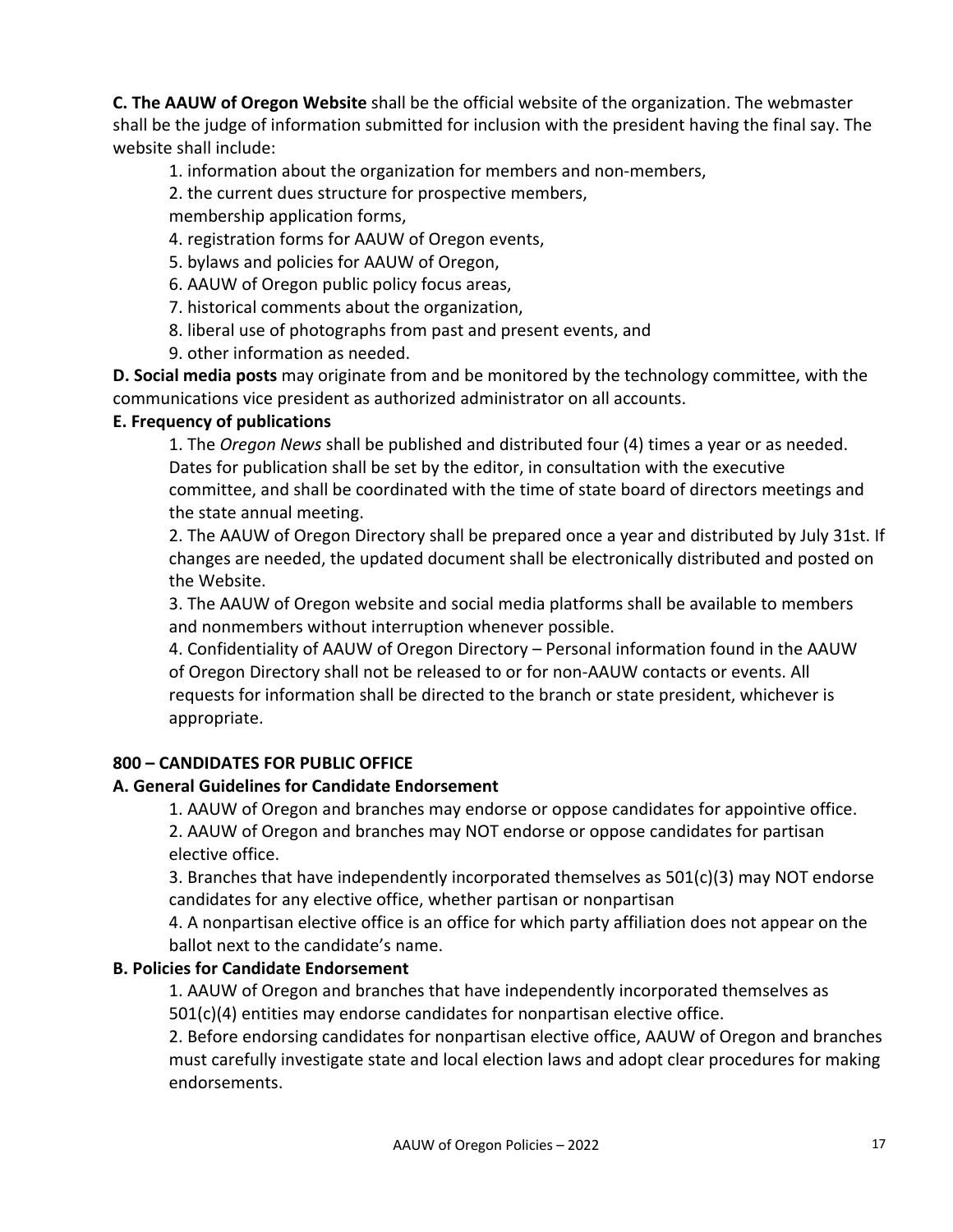a. Where there are multiple branches in a single electoral district, clear procedures for making endorsements must be agreed to by a majority of those branches, and those procedures then become binding on all branches in the electoral district.

b. In a multi-branch electoral district, any branch choosing not to participate in endorsement will notify all other branches in the electoral district, and the remaining branches may proceed.

c. An inter-branch committee should be appointed to work on the procedures for endorsement. Methods of reaching decisions about which candidates to endorse should be included in the procedures; possible methods might include interviews, questionnaires, and forums.

### **C. Contributions**

1. AAUW of Oregon and branches may NOT contribute money, mailing lists, or anything of material value to candidates for any elective office, partisan or nonpartisan.

2. Where state or local election law considers endorsement itself a contribution, AAUW of Oregon or branches may not endorse candidates for any elective office, partisan or nonpartisan.

3. AAUW of Oregon and branches may NOT publish paid political announcements in AAUW publications.

4. AAUW of Oregon and branches may not collectively volunteer time for candidates' activities through an official AAUW Branch sponsored activity.

### **D. AAUW of Oregon and Branch Activities for Candidates**

1. Candidates for Partisan Elective Office

a. Before a partisan election, AAUW of Oregon and branches may have candidate forums to which all candidates in that election are invited. If three or more political parties have nominees for any office, AAUW of Oregon and branches may limit invitations to the two political parties receiving the highest number of votes in the last preceding general election.

b. AAUW of Oregon and branches with 503(c)(4) status must document a thorough and good-faith effort to ensure the participation of at least two candidates for a specific office (or their surrogates). AAUW of Oregon and branches may proceed with a forum with only one candidate only if such good-faith participation efforts are made. c. AAUW of Oregon and branches with 503(c)(3) status may proceed with a candidate forum if at least two candidates and/or their surrogates have accepted the invitation. d. AAUW of Oregon and branches must make clear to forum attendees and in prepublicity and post-publicity, if applicable, that other candidates or parties were invited to participate, including name and giving reason(s) for nonparticipation, per invitee quotation.

(1) If no reason is given for nonparticipation, then AAUW of Oregon and branches should state such to attendees and in pre-publicity, if applicable. (2) It is critical to avoid the semblance of AAUW of Oregon or branches as taking a partisan stance by omission or commission.

2. Speeches by Elected Officials Running for Office

a. AAUW of Oregon and branches with 501(c)(3) status may invite a public official who is also a candidate in a partisan election to speak on a subject pertaining to the incumbent's duties as a public official, as long as the incumbent does not discuss his or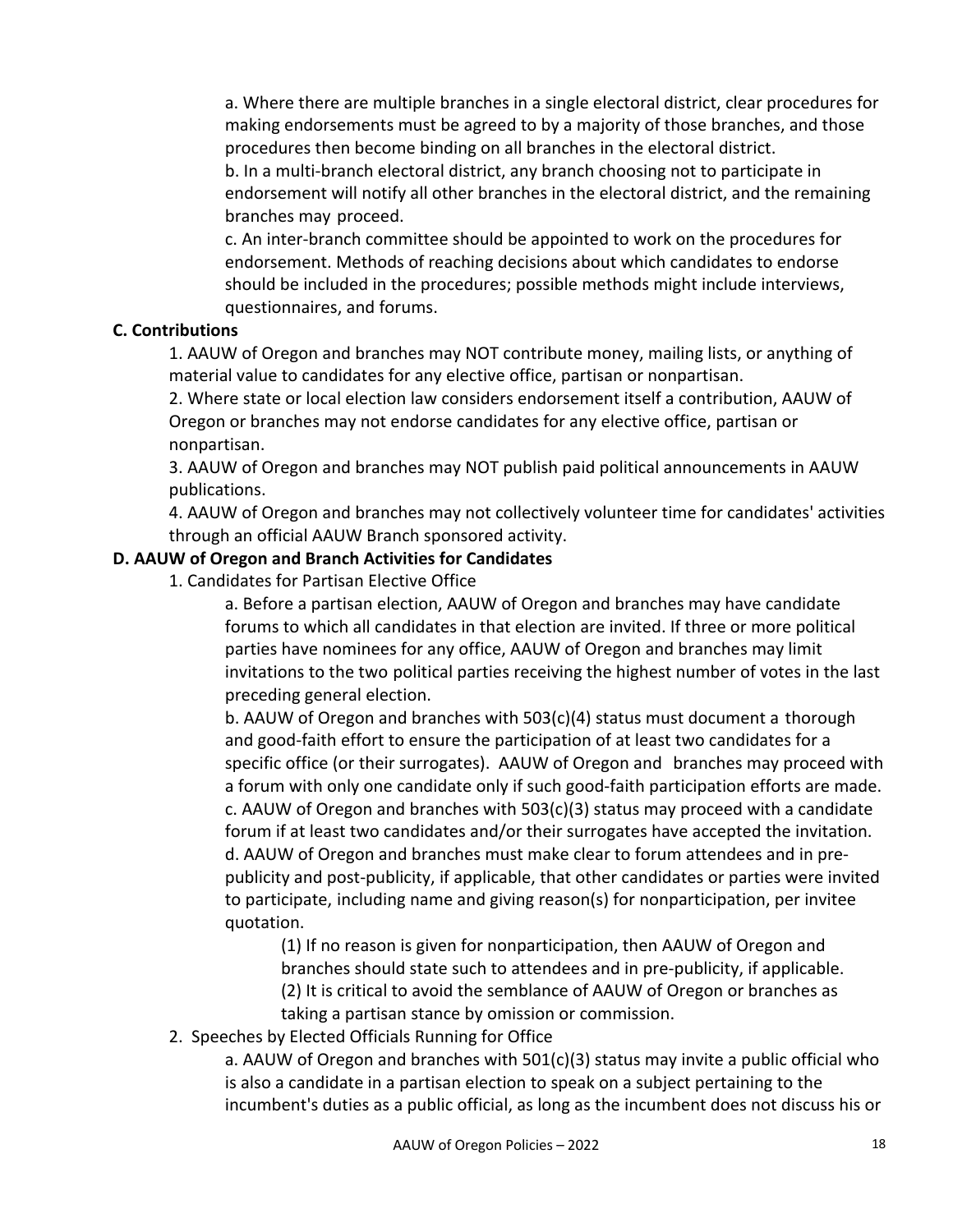her candidacy for public office and does not use campaign funds to underwrite the appearance.

b. AAUW of Oregon and branches with a  $501(c)(3)$  status may not invite a declared candidate in a partisan election to speak at a meeting on her or his candidacy for future public office.

c. AAUW of Oregon and branches with  $501(c)(3)$  or  $501(c)(4)$  status may invite a declared candidate in a partisan election to a meeting on a subject of particular expertise, as long as the candidate does not discuss his or her candidacy for public office and does not use campaign funds to underwrite the appearance.

3. Candidates for Nonpartisan Elective Office

a. Before a nonpartisan election in which AAUW has not endorsed a candidate(s), AAUW of Oregon and branches may have candidate forums to which all candidates in that election are invited.

b. Before a nonpartisan election in which a branch with 503(c)(4) status has endorsed a candidate(s), it may invite the endorsed candidate(s) to speak at a meeting on her/his/their candidacy with or without inviting non-endorsed candidates.

### 4. Candidate Questionnaires

a. All candidates running for the office(s) pertaining to the candidate questionnaire must have the opportunity to participate.

b. All candidate responses received should be signed by the candidates.

c. All responses received must be printed in their entirety up to the specified word limit in any publication of responses to the questionnaire. Responses will be distributed to AAUW members only.

d. The publication of responses should include the names of all candidates to whom the questionnaire was sent, but the publication may proceed even if all candidates did not respond.

# **E. Election Activities of Individual AAUW Members**

1. Any member may endorse, as a private citizen, candidates for partisan elective office, contribute her/his/their own money or anything of value to such candidates, and organize for the purpose of supporting such candidate(s) but such endorsement, contribution or organization cannot utilize the name of AAUW.

2. Any AAUW leader who is actively involved in a candidate's campaign should avoid involvement in branch/state electoral activities that may give the appearance of AAUW endorsement of the candidate.

3. As a candidate for any office, an individual member may state her/his/their AAUW membership as long as the candidate is not opposing AAUW program or policy. Stating one's AAUW membership, while opposing AAUW positions, violates the AAUW Use of Name Policy (See *AAUW Bylaws*, Article III). In the absence of official endorsement (for appointive or nonpartisan elective office), such a statement of AAUW membership should not be construed to imply endorsement.

4. To avoid any appearance of conflict of interest or implied AAUW endorsement, any member who has declared candidacy for, or is holding a partisan public office, shall not hold an AAUW elected or appointed position in which she/he/they may be a spokesperson for AAUW public policy issues.